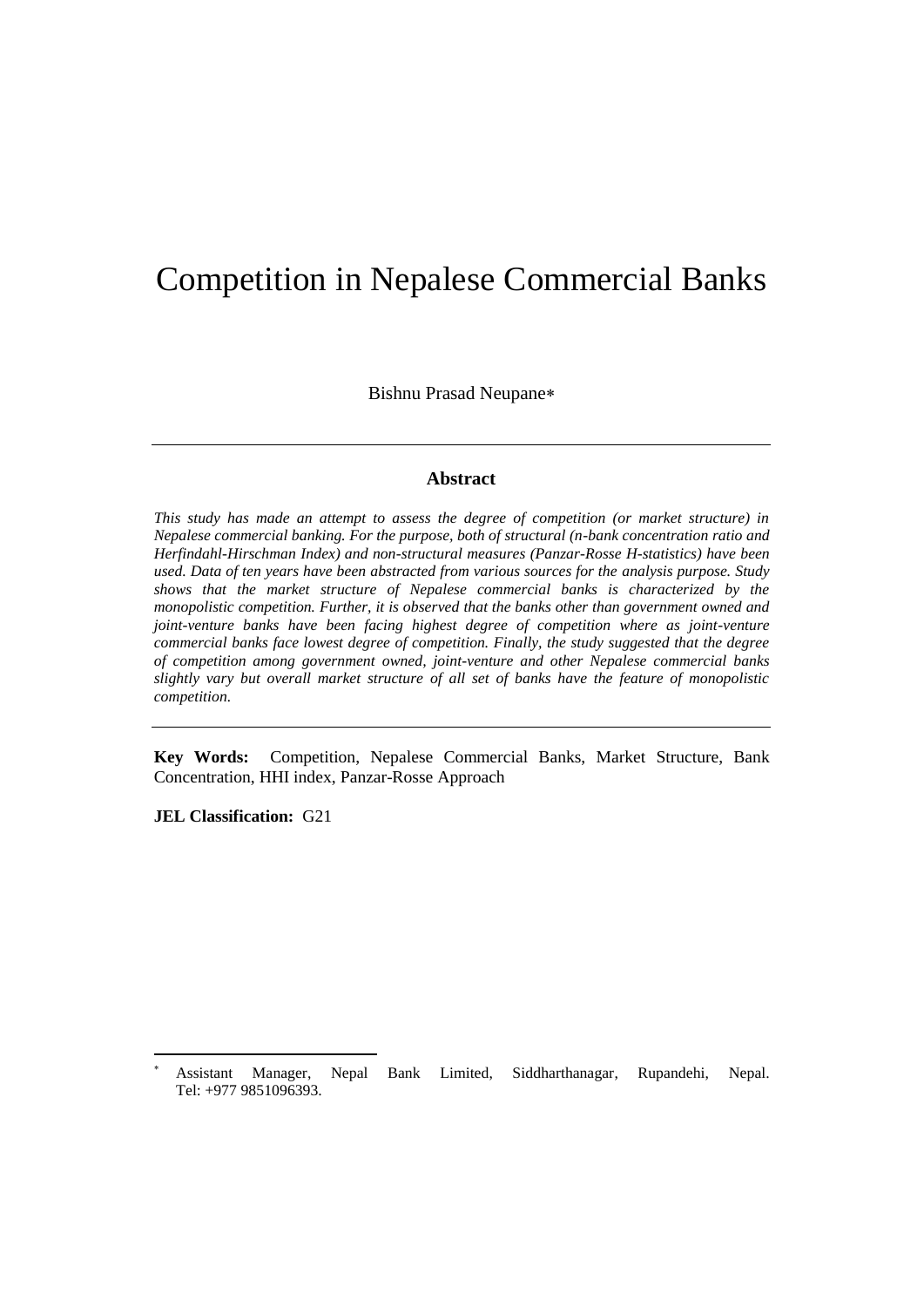# **I. BACKGROUND**

Banking sector provides a mechanism to channelize the funds from surplus to deficit sector in an economy. In every economy the banking sector is considered to be a vital source of financing economic activities (Bobakova, 2003). Competition in banking is important for the efficient production of financial services, the quality of financial products and the degree of financial innovation (Claessens & Laeven, 2004).

Competition is a key driver of social welfare, as it may push down prices (i.e. interest rates) and improves services for consumers and enterprises (Cetorelli, 2001). The literature has identified six reasons why competition in the financial sector is important: firstly, for firms and households to access financial services (Beck et al., 2010), secondly, for proper functioning of the financial sector (Claessens & Laeven, 2004), thirdly, for stability of the financial system (Boyd et al., 2009), fourthly, for efficient management of financial intermediaries (Berger & Hannan, 1993), fifthly, for improvement of monetary policy transmission through the inter-bank market rates (Van Leuvensteijn et al., 2008), and finally, for overall industrial and economic growth (Allen & Gale,2004). In a competitive market setting, there is allocative and productive efficiency as well as dynamic efficiency. As in other industries, competition in banking system is also needed for efficiency and maximization of social welfare. Banking system is also important since any instability in the banking system has the potential to lead to a financial instability and economic crisis. Hence, a well-functioning banking system is regarded as a cornerstone of a market economy. Policymakers try to ensure that banking system is stable besides ensuring that it is competitive and efficient (Kocabay, 2009).

Creating an efficient banking system is an important objective of banking regulating agencies. So, central bank as a regulator should always works for maintaining perfection in the banking industry. For the purpose, central bank formulates and implements various financial tools/policies to check-out the imperfection. The degree of competition in banking industry determines the effectiveness of policy measures. In this connection, detecting the degree to which the banking industry is competitive is a crucial issue for regulating agencies like Nepal Rastra Bank.

Basic objective of this study is to examine the degree of competition in Nepalese commercial banking. Beside this, study also makes an attempt to test whether the degree of competition differs across government owned, joint-venture and other commercial banks in Nepal.

## **II. REVIEW OF LITERATURE**

Competition is defined as a process of rivalry between firms seeking to win customers' business over time (Whish, 2005). The aim is to increase market share and get higher profits. Firms compete on prices or quality of the products in concern. According to the traditional industrial organization literature, in a perfectly competitive market, there are many producers having small market shares. The concentration in the market is low. Individual producers can not affect the price of the product, so they are price takers.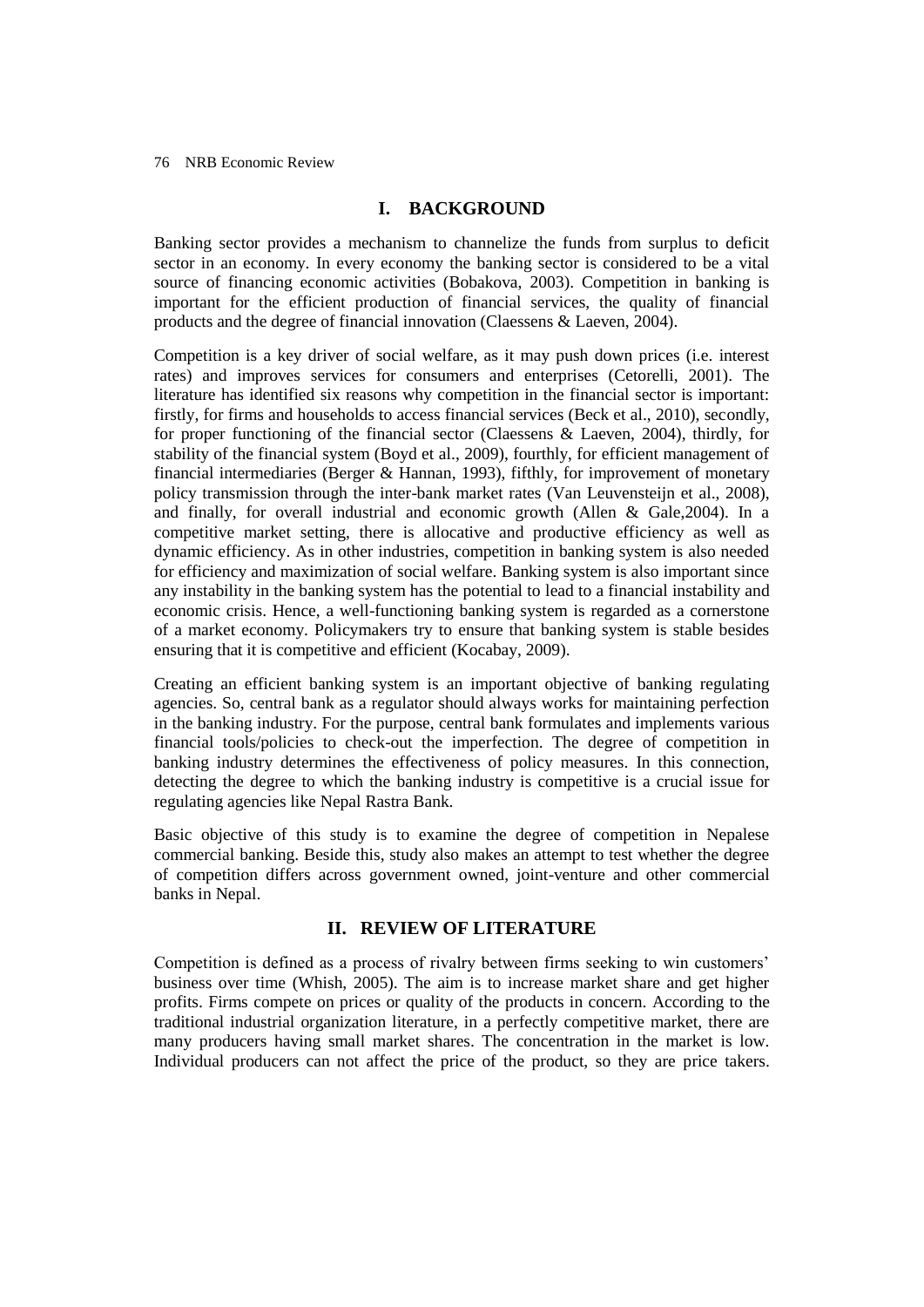Products are homogenous. Moreover, there are no barriers to enter to or exit from the industry. Finally there is perfect information among producers and consumers.

The measures of competition can be divided into the traditional Industrial Organization (IO) and the new empirical IO approaches (Podpiera et al. 2008). The traditional IO approach proposes tests of market structure to assess banking competition based on the SCP model suggested by Bain (1951). According to this, competition can be measured by concentration indices such as the market share of the five largest banks, or by the Herfindahl index, which is defined as the sum of the squares of the market shares (Herfindahl, 1950). These tools were widely applied until the 1990s. The new empirical IO approach provides non-structural tests to circumvent the problems of the measures of competition provided by the traditional IO approach. These latter measures suffer from the fact that they infer the degree of competition from indirect proxies such as market structure or market shares. In comparison, non-structural measures do not infer the competitive conduct of banks through the analysis of market structure, but rather measure banks' conduct directly.

By using the Panzar-Rosse model, Shaffer (1982) observed competitive bank market even though banks in New York City exercise some market power during the period of 1979- 1980. Similarly, Nathan and Neave (1989) rejected the hypothesis of pure collusion in Canadian context tested over three year period (1982-1984). Further, Shaffer (1993) observed the perfect competition in Canadian banking over the period of 1956 to 1989 by using the BL model. Through the construction of H-statistics for 50 countries, Claessens and Laeven (2004) observed that the imperfect competition describes each of the countries to varying degrees; some countries that have a large number of banks exhibit relatively low levels of competition (e.g., the United States). Claessens and Laeven (2004) relate competitiveness (the H-measure) to the indicators of countries' banking system structures and regulatory regimes and found no evidence that their competitiveness measure negatively relates to banking system concentration or the number of banks in the market. In the study of competition and stability in the Euro area, Staikouras and Wood (2000) compared banking system stability of Greece and Spain for 1990s and observed that the Spanish banking system is more competitive than the Greek banking system which has a larger public involvement.

Looking at the cross-country studies carried out in the EU banking markets, Molyneux et al. (1994) tested the Panzar–Rosse H-statistic on a sample of banks in France, Germany, Italy, Spain and the UK for the period 1986–89. Results of their study indicated monopolistic competition in all countries except Italy where the monopoly hypothesis could not be rejected. Similarly, Bikker and Groeneveld (2000) tested the competitive structure in the banking industry in the EU as a whole as well as in individual EU countries and provided evidence that European banking sectors operate under conditions of monopolistic competition, although to varying degrees. De Bandt and Davis (2000) also compared the behavior of large and small European Economic and Monetary Union banks (banks of the nations adopting euro as their national currency) with a US banking sample. This study found that the behavior of large banks is not fully competitive compared with the USA, while the level of competition appears to be even lower for small institutions especially in France and Germany. Bikker and Haaf (2001) examined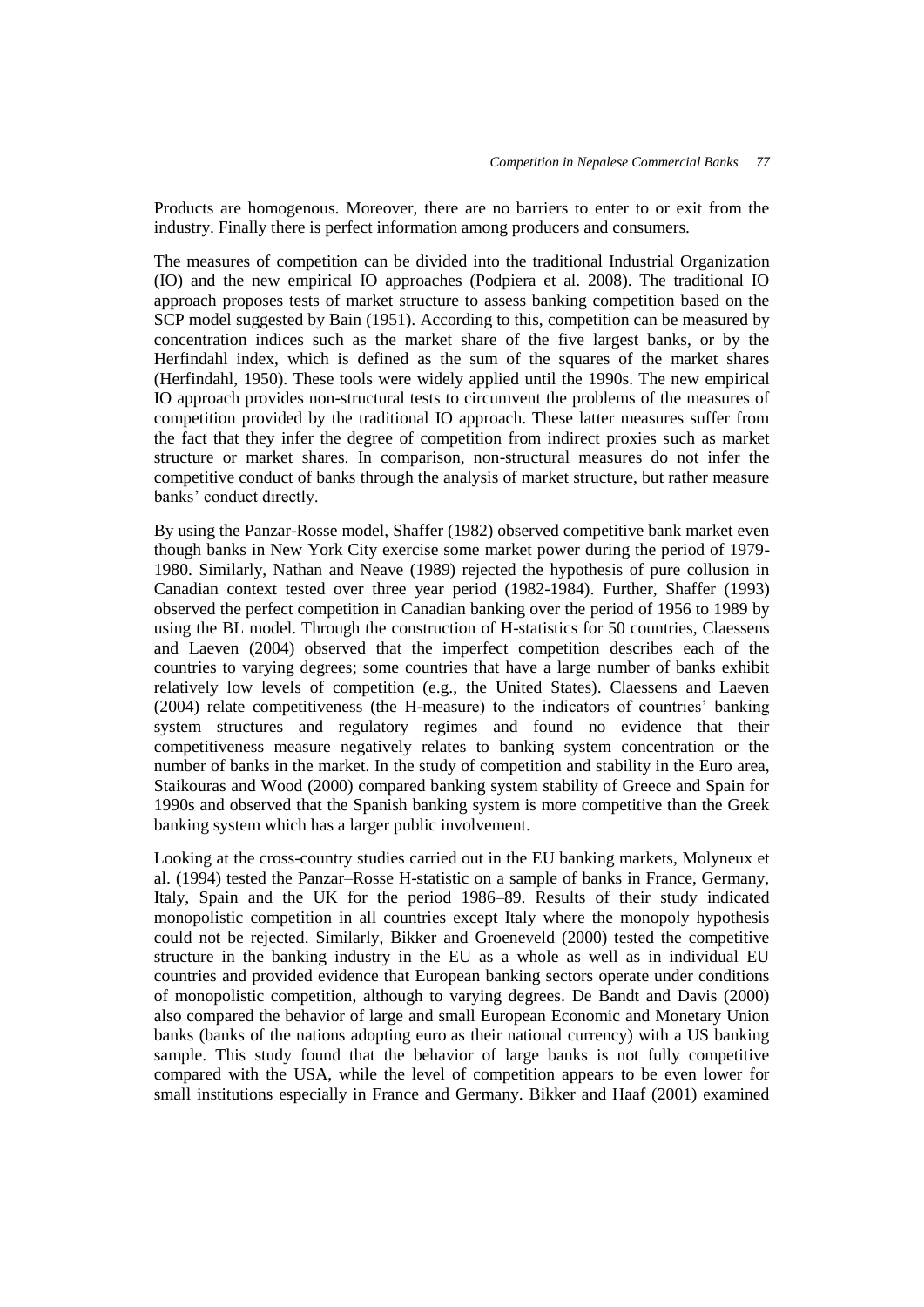competitive conditions and market structure for 23 countries during 1990s and found monopolistic competition in all countries. Bikker and Haaf (2002) also observed that the competition is weaker among small banks operating mainly in local markets and stronger in inter-national markets where large banks usually operate. Competition is found to be stronger in Europe than in Canada or USA.

By assuming a single EU banking market, Casu and Girardone (2006) observed monopolistic market competition in the EU single market for the period of 1997-2003. But at country level, Finland seems near to perfect competition where as monopoly competition in Greece. The comparison of United Kingtom (UK) and German banking systems showed more competition and less stability in the UK and less competition but more stability in Germany (Hoggarth, Milne and Wood, 1998). An examination of the nature of competition and structure in South Asian banking markets indicated that bank revenues appear to be earned under conditions of monopolistic competition during the period 1995 to 2003. In Bangladesh and Pakistan competition is greater in the traditional interest-based product markets while Indian and Sri Lankan domestic commercial banks seem to face more competitive pressure in the fee-based product market from other financial intermediaries (Parera et al. 2006).

## **III. RESEARCH METHODOLOGY**

In this study descriptive type of research design has been employed for the detail study of the various issues and fact finding of various aspects of banking competition in Nepalese commercial banking. This study is entirely based on the accounting data of 18 commercial banks (established before 2005) for 10 years (2005-2014, including both years). The required data has been extracted from Nepal Rasta Bank (NRB) database, annual reports of SEBON, NEPSE and the annual reports of concerned banks. Further, additional information is extracted from official web site of World Bank and the publications of government authorities (CBS and MoF).

For the study purpose, two structural (n-bank concentration ratio and Herfindahl-Hirschman Index) and a non-structural (Panzar-Rosse H-statistics) measures of competition have been used.

## *n-Bank Concentration Ratio (CRn)*

n-bank concentration ratio is the sum of market shares of n largest banks in the banking system. It is calculated by the following formula:

$$
\text{CR}_I = \ \sum_{i=1}^n S_i
$$

Where Si is the market share of bank i and n is the number of banks in concern. Total assets are generally used to measure the bank size in calculation of market shares. Concentration ratios give equal emphasis to the n leading banks and neglect the effect of many small banks in the market. There is no general rule determining the optimal value of n. However, in the empirical analysis, n is generally determined to be 3, 4 or 5. The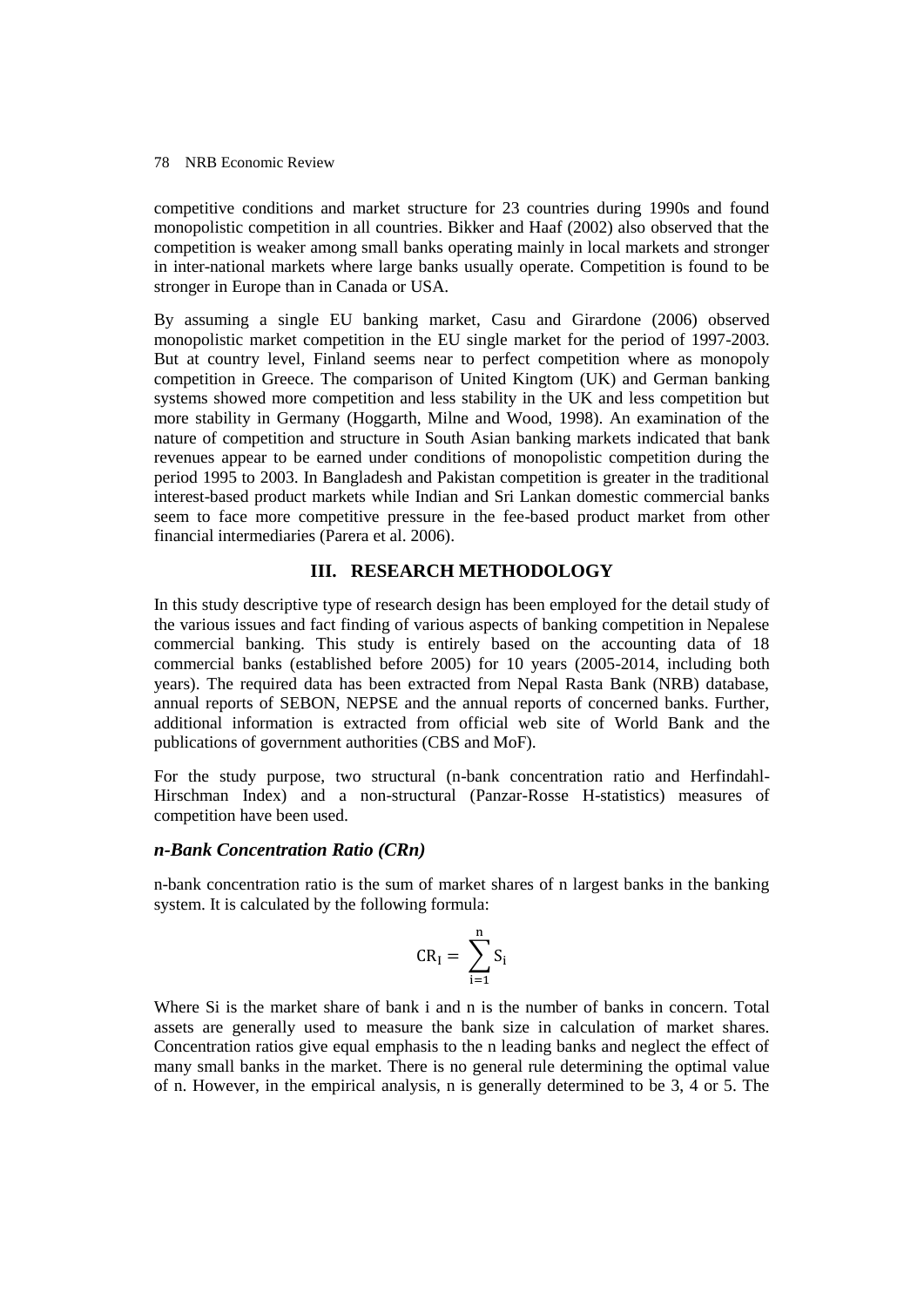ratio ranges between 0 and 1. It approaches zero if there is an infinite number of very small banks in the system and it equals 1 if there is one monopoly bank. The index provides information only about shifts in market shares between the top n banks and the remaining small banks, but does not capture changes in distribution within these two groups. Moreover, it ignores the structural changes in the part of the industry which is not included in concentration ratio and also neglects the competitive influence of small banks on the decisions of the large banks in the market (Bikker and Haaf, 2002; Alegria and Schaeck, 2006). In this study 5-bank and 3-bank concentration ratios have been used as the competition measures. 5-bank and 3-bank concentration ratios are the sum of market share of five and three largest banks respectively for each year. Total assets and total deposits of all commercial banks have been used to evaluate the market share of the banks.

## *Herfindahl-Hirschman Index - HHI*

HHI is a commonly accepted measure of market concentration. It is calculated by squaring the market share of each firm competing in a market, and then summing the resulting numbers (Investopedia). Generally, higher HHI indicates a lower degree of market competition and significantly higher market power of larger firms. A lower HHI suggests higher market competition. The HHI is computed as,

$$
HHI = \sum_{i=1}^{n} (MS_i)^2
$$

Where MSi is the market share of bank i and n is the total number of banks in the system. In calculating market shares, total assets are usually taken as a measure of bank size. Contrary to the n-bank concentration ratios, in the calculation of HHI, all banks in the market are taken into account. HHI stresses the importance of larger banks by giving them a higher weight than smaller banks. If n is the total number of banks, HHI ranges between 1/n and 1. It reaches its lowest value, the reciprocal of the number of banks, when all banks in a market are of equal size and it reaches unity in the case of monopoly (Bikker and Haaf, 2002; Alegria and Schaeck, 2006). For this study, HHI has been determined on the basis of both total assets and total deposits of Nepalese commercial banking.

#### *Panzar-Rosse Approach*

Panzer-Rosse (1987) model is most commonly applied tool to assess the market competition. The Rosse–Panzar model is based on the estimation of the H-statistic, which aggregates the elasticities of total revenues to input prices. Assuming long-run equilibrium, this approach accesses the impact of changes in factor prices on the revenue under the different market situation. Panzar-Rosse approach measures the effect of factor prices on the observed equilibrium values of total revenue. By following the approach applied by Bikker and Haaf (2002), Claessens and Laeven (2004), Shaffer (1982), Gajurel and Pradhan (2012) and many others, this study has employed the reduced form of revenue equation as specified by Panzar and Rosse (1987) to measure competition in Nepalese banking industry.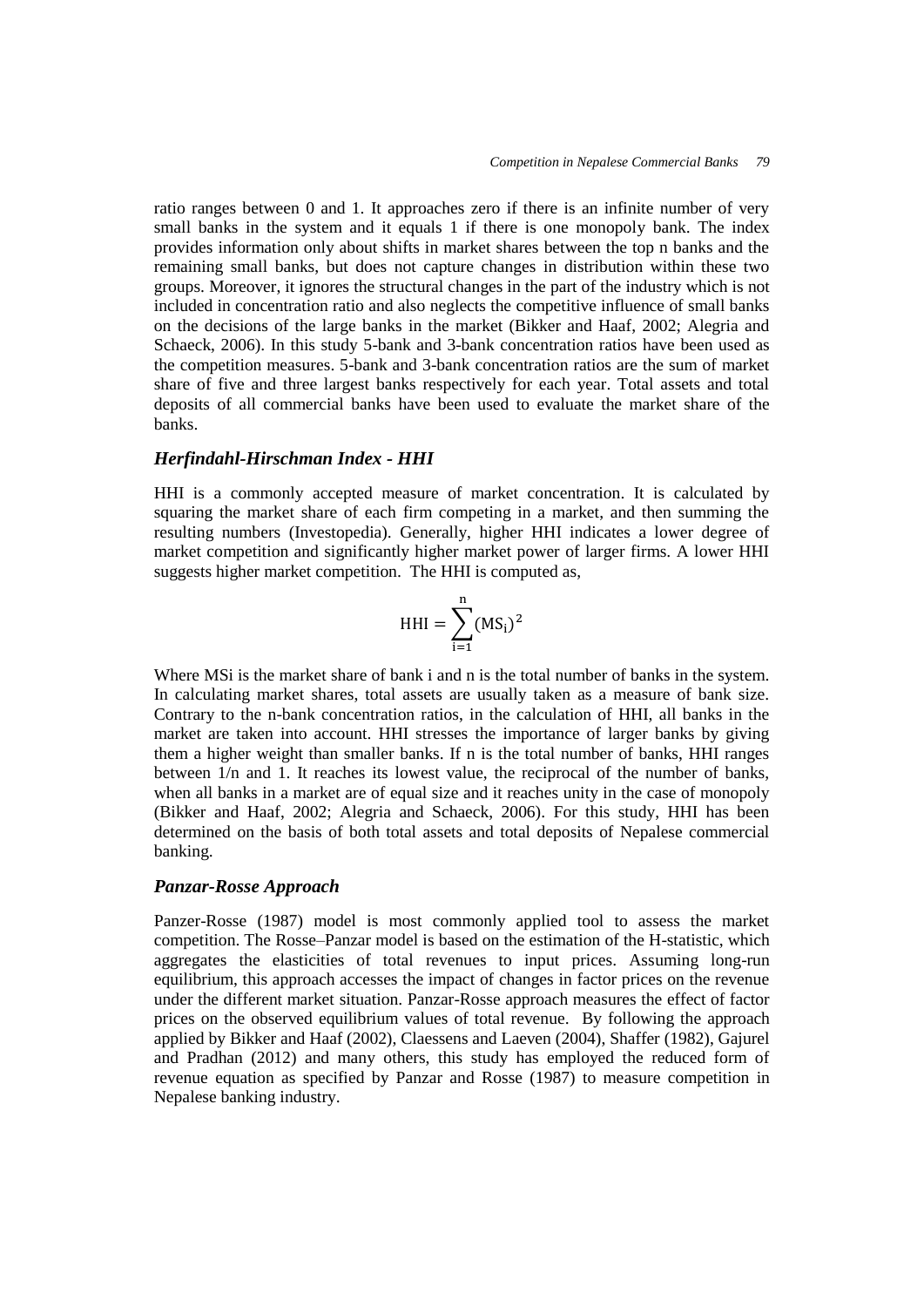The individual bank prices differently in response to the change in its factor inputs cost. The magnitude of changes helps to determine the degree of market competition in the market (Gajurel and Pradhan, 2012).The reduced-form revenue equation of Panzar-Rosse model is:

 $ln$ REVN<sub>it</sub> = a + b<sub>1</sub>lnINTC<sub>it</sub> + b<sub>2</sub>lnLC<sub>it</sub> + b<sub>3</sub>lnOTHC<sub>it</sub> + b<sub>4</sub>lnLOAN<sub>it</sub> + b<sub>5</sub>lnTA<sub>it</sub> + b<sub>6</sub>l

where REVNit is the ratio of total interest revenue to total assets for bank i at time t, INTCit is the total interest expenses to total deposits and borrowings, LCit is the ratio of personal/staff expenses to total assets, OTHCit is the ratio of total other operating expenses to total assets, LOANit is the ratio of total loans to total assets, TAit is total assets, EQUTYit is the ratio of equity to total assets, and ɛit is the stochastic error term that capture time-varying and bank-specific random components. In Panzar-Rosse equation, first three independent variables are the factor input prices for funds, labor and capital respectively and latter three are bank-specific control variables. Since the PR model follows the log-linear form, the sum of factor price elasticities is termed as 'Hstatistic'.

The value of H-statistic depends on the competitive environment and corresponding behaviors of banks. In fact The PR model assumes that

- if H<0, a monopoly balance is emerging: each bank is operating separately as if they were maximizing their profits in a monopolistic situation or in a perfect cartel (the latter being more likely in a multi-player market);
- if  $0 < H < 1$ , the market is characterised by monopolistic competition (H is increasing as a function of the elasticity of demand);
- if  $H = 1$ , the market operates in a perfect competition.

**Equilibrium Test:** The basic premise on which PR model rests is the long-run equilibrium where factor prices are not related with industry return (Panzar and Rosse, 1987). To test this proposition empirically, following empirical model is used (Casu and Girardone, 2006; Perera et al., 2006) that validates the result of above results if sum of elasticities of factor costs is equals to zero  $(\beta1 + \beta2 + \beta3=0)$ .

 $lnROA_{it} = a + b_1 lnINTC_{it} + b_2 lnLC_{it} + b_3 lnOTHC_{it} + b_4 lnLOAN_{it} + b_5 lnTA_{it} + b_6 lnT_{it}$ 

where ROA is the return on assets (pre-tax profits to total assets) and explanatory variables are same as in reduced-form revenue equation of Panzar-Rosse model. Market equilibrium condition indicates that the sum of the coefficients on the input prices ( $\beta$ 1 +  $\beta$ 2 +  $\beta$ 3) equals zero. In other words, input prices are uncorrelated with returns since a competitive system will equalize risk-adjusted rates of return across banks in equilibrium. The idea behind this test is that in equilibrium, returns on bank assets should not be related to input prices (Claessens and Laeven, 2004; Schaeck and Cihak, 2007).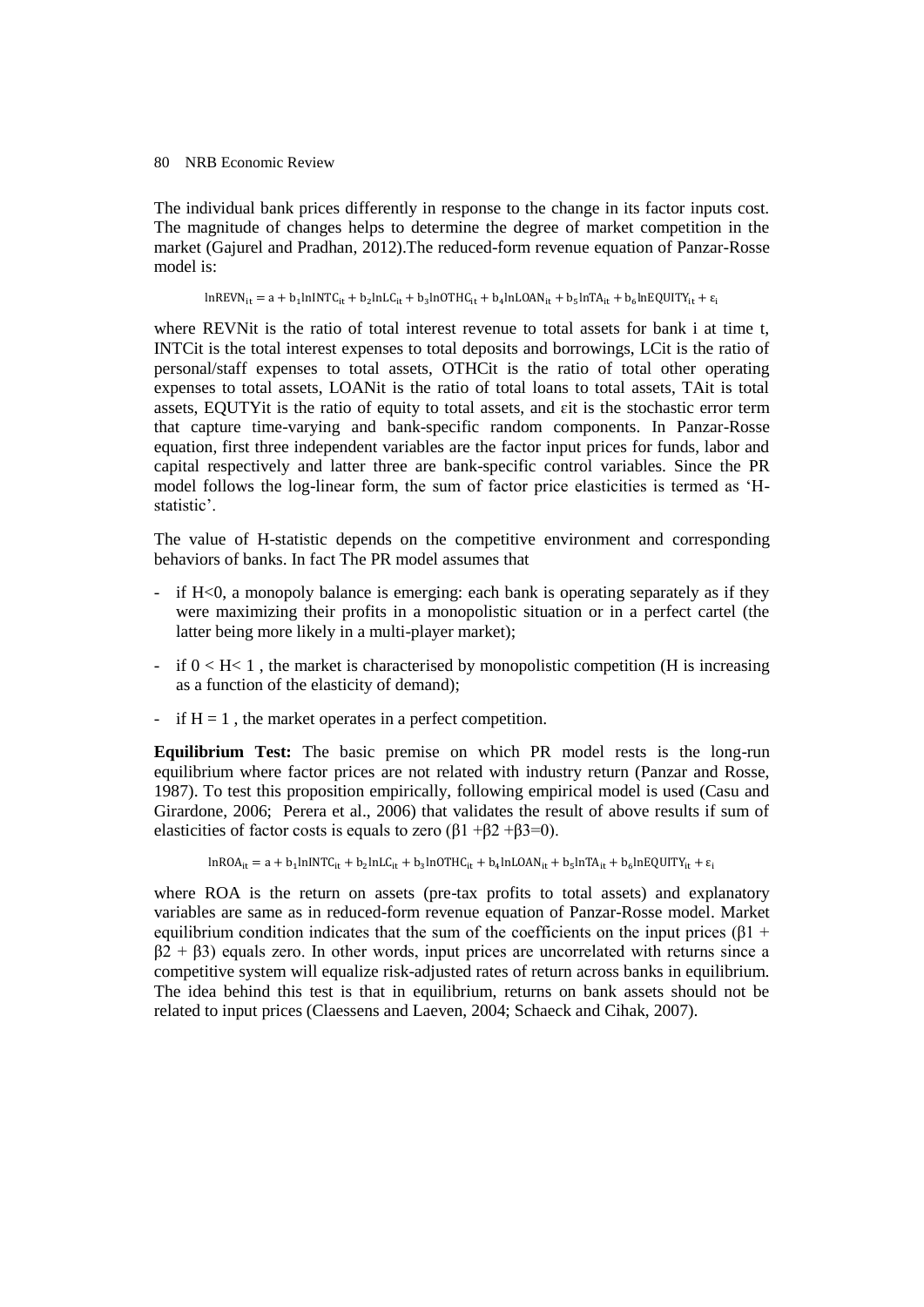#### *Results and Discussion*

#### **Concentration Ratios**

The concentration ratio is the measure of the percentage market share in an industry held by the largest firms within that industry. In other words, concentration refers to the degree of control of economic activity by large firms (Sathye, 2002). The increase in concentration levels could be due to considerable size enlargement of the dominant firms and/or considerable size reduction of the non-dominant firms. Conversely, reduction in concentration levels could be due to considerable size reduction of the dominant firms and/or considerable size enlargement of the non-dominant firms (Athanasoglou et al., 2008). The degree of concentration in a market is measured by the proportion of assets or deposits controlled by the largest banks serving that market (Rose, 1999). Table 1 presents the values of 5-bank and 3-bank concentration ratios of the 5 and 3 largest banks measured on the basis of assets and deposits.

| Year | No. of Banks | Assets          |                 | Deposit         |                 |
|------|--------------|-----------------|-----------------|-----------------|-----------------|
|      |              | CR <sub>3</sub> | CR <sub>5</sub> | CR <sub>3</sub> | CR <sub>5</sub> |
| 2005 | 17           | 0.4484          | 0.5752          | 0.4083          | 0.5427          |
| 2006 | 17           | 0.4302          | 0.5652          | 0.3695          | 0.5150          |
| 2007 | 18           | 0.3761          | 0.5439          | 0.3595          | 0.5211          |
| 2008 | 18           | 0.3332          | 0.4720          | 0.3142          | 0.4656          |
| 2009 | 18           | 0.3110          | 0.4455          | 0.2821          | 0.4121          |
| 2010 | 18           | 0.2662          | 0.3992          | 0.2616          | 0.3880          |
| 2011 | 18           | 0.2535          | 0.3867          | 0.2527          | 0.3825          |
| 2012 | 18           | 0.2420          | 0.3647          | 0.2314          | 0.3562          |
| 2013 | 18           | 0.2258          | 0.3483          | 0.2133          | 0.3361          |
| 2014 | 18           | 0.2248          | 0.3434          | 0.2129          | 0.3252          |
| Mean |              | 0.3111          | 0.4444          | 0.2906          | 0.4245          |
| S.D. |              | 0.0791          | 0.0857          | 0.0658          | 0.0767          |

#### **Table 1: Concentration Ratios**

Table 1 presents the value of concentration ratios for five and three largest banks over the sample period of 2005 to 2014. On the basis of total assets, average of sum of market share of three largest banks is 31.11 percent where as it is 44.44 percent for five largest banks. Sum of the market share of three largest banks was 44.84 percent in 2005 and it decreased to 22.48 percent in 2014. It shows that the sum of three largest banks has been gradually decreased over the period. Similar trend can be observed for the sum of total market share of five largest banks (CR5). Value of CR5 was 57.52 percent in 2005 and it reaches to 34.34 percent in 2014. So, in terms of value of assets, the concentration of largest banks has been decreased over the period. In terms of value of deposits, sum of market share of three banks was 40.83 percent which is just 21.29 percent in 2014 with mean value of 29.06. Similarly, the sum of five largest banks was 54.27 percent in 2005 which reaches to 32.52 percent in 2014 with average of 42.45 percent. It clearly advocates the decreasing concentration of few large banks in the banking industry. The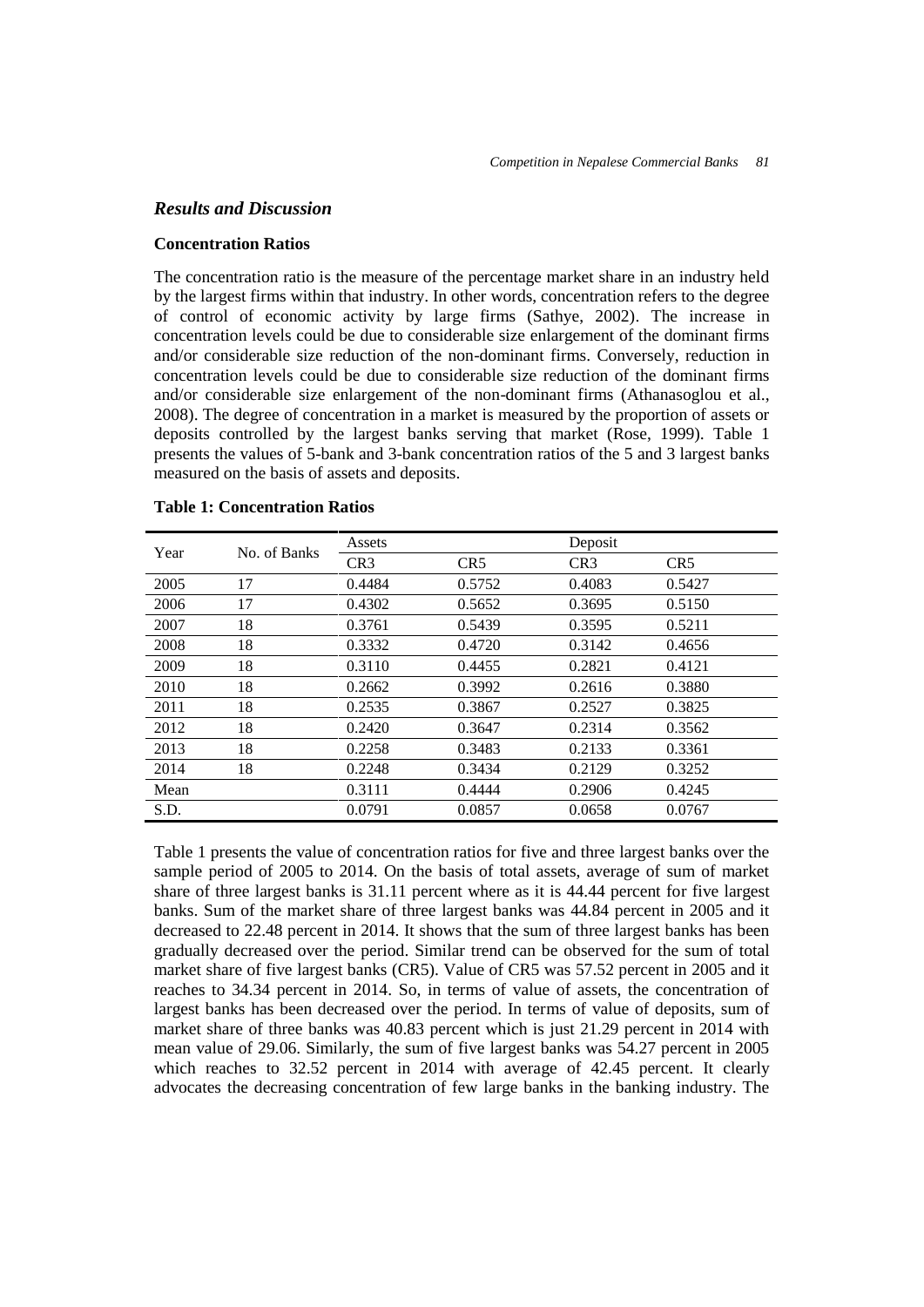standard deviation of concentration ratios is highest for five bank concentration ratios on the basis of total assets and it is lowest for three bank concentration ratios on the basis of deposits. It suggests that the degree of concentration of banks in terms of asset size changes more than in terms of their deposits over the study period.

In conclusion, the market share of largest banks has been gradually decreasing over the study period. It shows that the largest banks have been losing the monopoly power in the Nepalese banking industry.

## **Herfindahl-Hirschman Index**

The HHI accounts for the number of firms in a market, as well as concentration, by incorporating the relative size (i.e. market share) of all firms in a market. It is calculated by squaring the market shares of all firms in a market and then summing the squares. Though the study is based on the accounting data of 18 commercial banks, HHI has been determined in each year by considering all banks that are in operation to measure the level of bank's concentration in entire commercial banking industry. The values of HHI for Nepalese commercial banks for 2005 to 2014 have been presented in table 2.

| Year | No. of Banks | HHI(Assets) | HHI(Deposits) |
|------|--------------|-------------|---------------|
| 2005 | 17           | 0.0909      | 0.0800        |
| 2006 | 18           | 0.0867      | 0.0731        |
| 2007 | 20           | 0.0806      | 0.0786        |
| 2008 | 25           | 0.0669      | 0.0677        |
| 2009 | 26           | 0.0606      | 0.0576        |
| 2010 | 27           | 0.0536      | 0.0531        |
| 2011 | 31           | 0.0509      | 0.0515        |
| 2012 | 32           | 0.0470      | 0.0465        |
| 2013 | 31           | 0.0478      | 0.0470        |
| 2014 | 30           | 0.0443      | 0.0006        |
| Mean |              | 0.0629      | 0.0556        |
| S.D. |              | 0.0175      | 0.0230        |

## **Table 2: Herfindahl-Hirschman Index**

Table 2 presents the value of Herfindahl-Hirschman index (HHI) of Nepalese commercial banking industry for the period of 2005 to 2014. HHI is the sum of square of market shares of each banks operated in banking industry in each years. As per the table, there were only 17 commercial banks which have reached to 30 in 2014. The highest numbers of banks were in operation in 2012 in Nepalese banking industry. The market share has been determined on the basis of value of total assets and deposits. So, HHI for both assets and deposits has been presented in last two columns.

In table, the value of HHI when market share is determined on the basis of total assets (HHIassets) was 0.0909 in 2005 which decreased to 0.0443 in 2014. This decreased value of HHI suggests the increase in market competition. The same trend can also be observed from the value of HHI determined on the basis of value of deposits of the banks.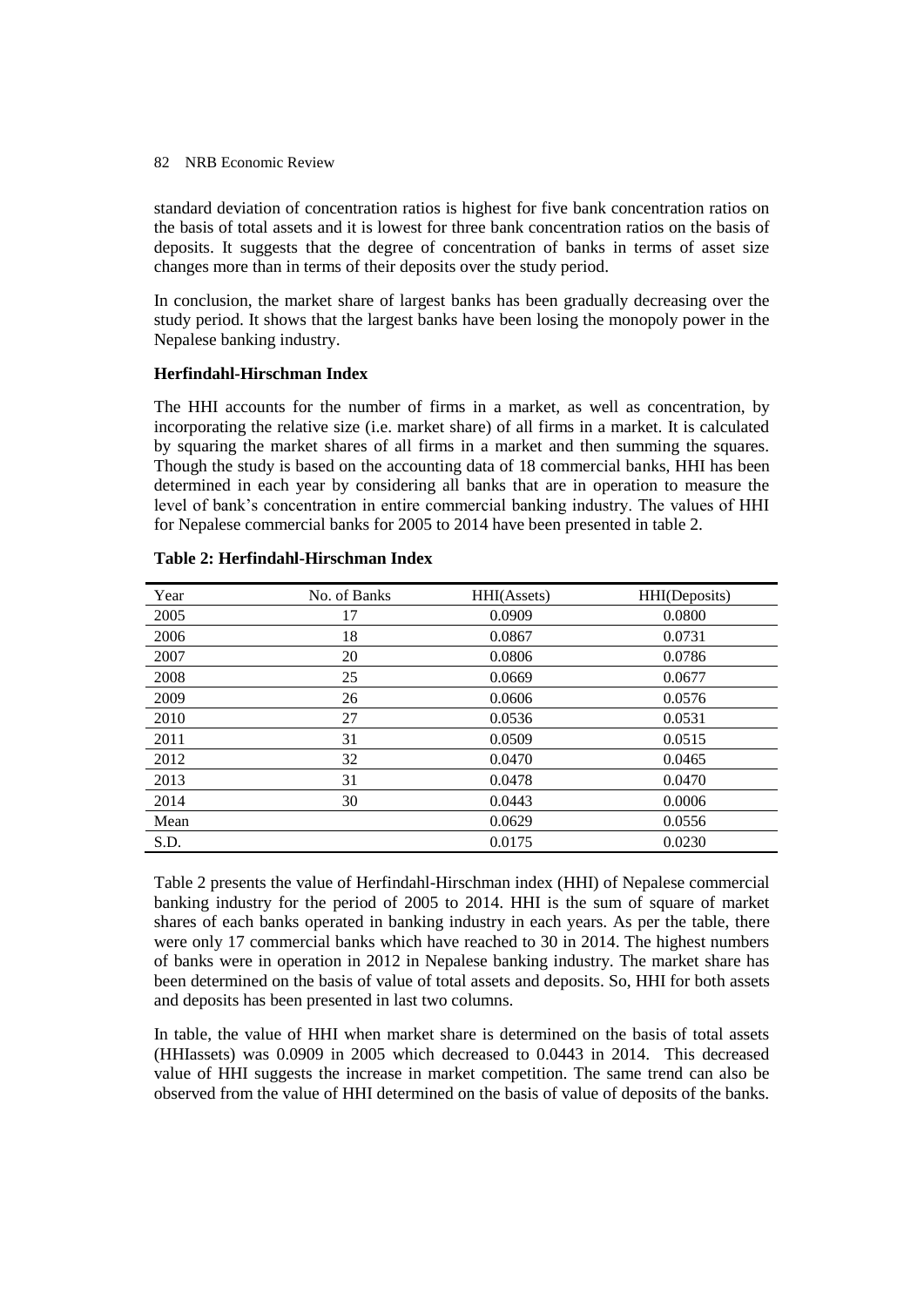Value of HHI (Deposits) was 0.0800 in 2005 which reaches to 0.0006 in 2014. This shows the extreme level of market competition in banking industry in terms of deposits.

## **Panzar-Rosse H-Statistics**

Panzar-Rosse (1987) approach is one of the most widely used non-structural techniques to study competitive conditions in the banking industry which assesses the impact of changes in factor prices on the revenue under the different market structure. This study used the reduced form of revenue equation to assess the degree of competition in Nepalese banking industry. The descriptive statistics of variables used in Panzar-Rosse model has been shown in table 3.

|             |          |          |           | (Rs. in millions) |
|-------------|----------|----------|-----------|-------------------|
|             | Mean     | S.D.     | Minimum   | Maximum           |
| <b>REV</b>  | 0.0647   | 0.0191   | 0.0100    | 0.1100            |
| <b>INTC</b> | 0.0560   | 0.0196   | 0.0200    | 0.1200            |
| $_{\rm LC}$ | 0.0101   | 0.0084   | 0.0000    | 0.0500            |
| <b>OTCH</b> | 0.0092   | 0.0031   | 0.0000    | 0.0200            |
| <b>LOAN</b> | 0.5779   | 0.1386   | 0.1200    | 0.8300            |
| TA          | 37852.53 | 26522.34 | 3193.20   | 130046.90         |
| Equity      | 0.0482   | 0.0755   | $-0.2763$ | 0.1807            |

#### **Table 3: Descriptive statistics of Panzar-Rosse variables**

Table 3 presents the mean, standard deviation, minimum and maximum values of all variables that are used in Panzar-Rosse model. This model has been used to calculate the H-statistic which measures the degree of competition in Nepalese commercial banking industry. As per the table Nepalese commercial banks earn 6.47 percent of interest income on their total assets investment on average. The interest income of sample commercial banks earns at least 1 percent and at most they earn 11 percent on their assets investment. Similarly, commercial banks have average interest expenses of 5.6 percent and it is minimum of 2 percent and maximum of 12 for the selected banks. Table 3 in addition shows that the commercial banks invest very low for their staffs. On average Nepalese commercial banks spent around 1 percent to pay for their employees where most of the banks pay less than this as stated by nil value of minimum value of LC. Further, the banks have the average other operating expenses of 0.92 percent and they invest 57.79 percent of their assets in the form of loans and advances. Over the last ten years, bank invests at least 12 percent of their assets on loan and highest of 83 percent. The average size of Nepalese commercial banks in terms of assets is Rs.37852.53 million and on an average, they have only 4.82 percent of equity on their total assets investment over the study period.

Before running the regression, due consideration has been taken to be safe from the problem of multicollinearity among the explanatory variables used in the Panzar-Rosse model. It can be detected through the calculation of correlation coefficients among the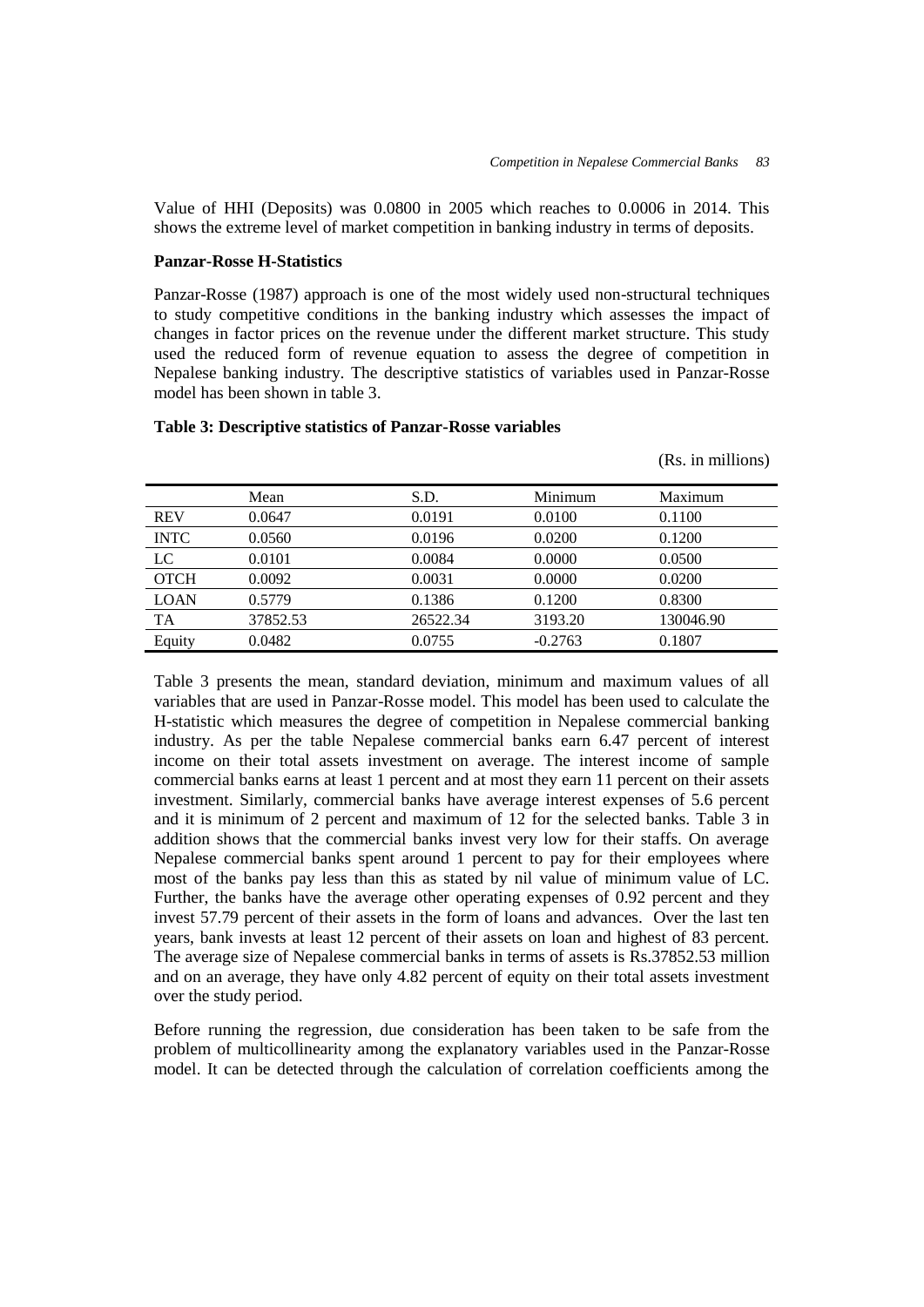explanatory variables. Correlation matrix showing correlation coefficients between the variables have been presented in table 4.

|               | <b>INTCit</b> | LCit     | <b>OTHCit</b> | LOANit   | TAit     | EQUITYit |
|---------------|---------------|----------|---------------|----------|----------|----------|
| <b>INTCit</b> |               |          |               |          |          |          |
| Lcit          | $-0.018$      |          |               |          |          |          |
| <b>OTHCit</b> | 0.201         | 0.003    |               |          |          |          |
| LOANit        | 0.177         | $-0.068$ | 0.491         |          |          |          |
| TAit          | $-0.019$      | 0.351    | $-0.252$      | $-0.463$ |          |          |
| EQUITYit      | 0.202         | 0.067    | 0.433         | 0.405    | $-0.044$ |          |

**Table 4: Correlation matrix: PR model variables**

Table 4 presents the Pearson correlation matrix of variables used in Panzar-Rosse model. All the values of correlation coefficients between the variables are not too high (i.e. lower than 0.50). So, the measurement of Pearson's correlation coefficients reveals that there exists no higher correlation among explanatory variables. Hence multicollinearity may not be the serious problem while estimating the parameters by using Panzar-Rosse model.

In Panzar-Rosse equation, first three independent variables are the factor input prices for funds, labor and capital respectively and latter three are bank-specific control variables. Since the PR model follows the log-linear form, the sum of factor price elasticity is termed as 'H-statistic'. So the sum of coefficients of INTCit, LCit, and OTHCit is Hstatistics which measures the degree of competition in banking industry. The value of Hstatistic gives the information about competitive environment. Under perfect competition, the value of H-statistic is 1 that means change in cost will lead to the change in revenues by equal percentage point. On the other hand, under the monopoly market structure, the value of H-statistic is 0 because in monopoly market, increase in factor inputs' cost increases the marginal cost, reduces the outputs and ultimately decrease in revenue. The value of H between 0 and 1 indicates the monopolistic competition in the market; the higher value indicates higher degree of competition (Goddard et al., 2001). Result of Panzar-Rosse model for all sample banks has been shown in table 5.

|                    | Coefficients | Std. Error                   | t-value                        | p-value |
|--------------------|--------------|------------------------------|--------------------------------|---------|
| <b>lnINTCit</b>    | 0.305        | 0.024                        | 12.807                         | 0.000   |
| $lnL$ Cit          | 0.134        | 0.020                        | 6.772                          | 0.000   |
| <b>lnOTHCit</b>    | 0.278        | 0.036                        | 7.679                          | 0.000   |
| <b>lnLOANit</b>    | 0.464        | 0.053                        | 8.718                          | 0.000   |
| $lnTA$ it          | 0.076        | 0.015                        | 5.084                          | 0.000   |
| <b>lnEQUITYit</b>  | 0.058        | 0.021                        | 2.778                          | 0.006   |
| Constant           | $-0.118$     | 0.254                        | $-0.466$                       | 0.642   |
| Adjusted R-Square: | 0.903        | <b>F</b> -statistic: 237.771 | p-value of F-statistics: 0.000 |         |
| H-statistics:      | 0.717        | No. of observations: 178     |                                |         |

| Table 5: Regression result of PR model (all sample) |  |
|-----------------------------------------------------|--|
|-----------------------------------------------------|--|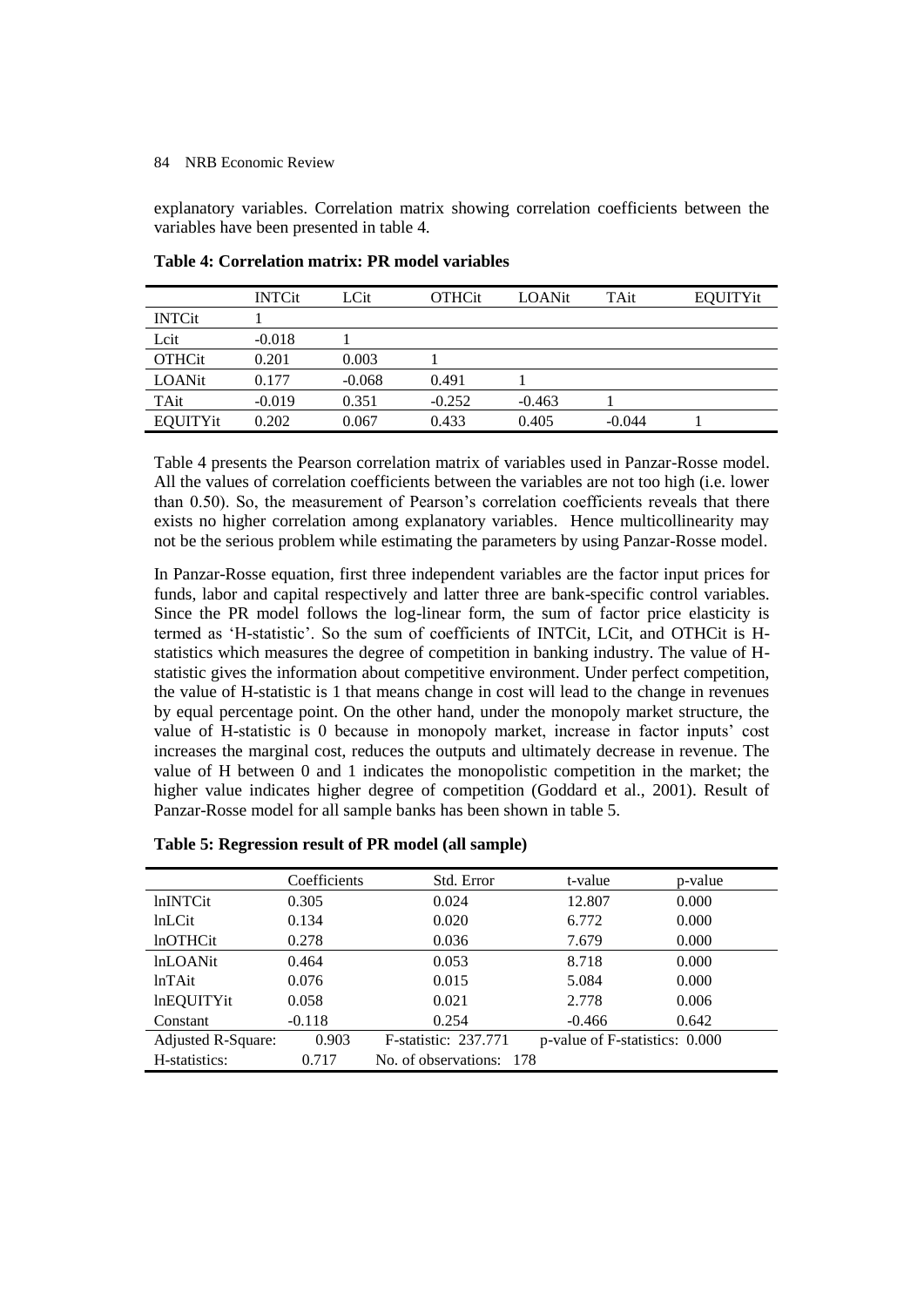Result of Panzar-Rosse model presented in table 5 shows that the value of F-statistic is 237.771 and p-value is less than 0.05 indicating that the regression model is statistically significant. Further the value of adjusted R-square is 0.903 advocates that the independent variables explain 90.3 percent variation in dependent variable and hence the independent variables used in the model have reasonably sound explanatory power. All the coefficients are statistically significant. The sum of elasticity of factor prices is 0.717 i.e.  $0 < H < 1$ ; suggesting that the existence of monopolistic competition and the market is characterized by monopolistic competition, with free entry in Nepalese banking industry. This result is consistent with the study of Gajurel (2010) and Gajurel and Pradhan (2012) who discovered the monopolistic market competition among Nepalese commercial banks.

The basic premise on which PR model rests is the long-run equilibrium where factor prices are not related with industry return (Panzar and Rosse, 1987). So the validity of calculated value of H statistic crucially depends on the existence of equilibrium condition. For the equilibrium condition, the sum of coefficients of lnINTCit, lnLCit, and lnOTHCit  $(\beta_1 + \beta_2 + \beta_3)$  in equation should be equal to zero (Panzar and Rosse, 1982, 1987 and Claessens and Laeven, 2004). The test of hypothesis that the sum of the coefficients is equal to zero yields insignificant value of F-statistics ( $p > 0.05$ ) suggesting the presence of the equilibrium condition. Therefore, the joint test result suggests that the sum of the elasticities is not significantly different from zero, validating the equilibrium condition required in PR model.

Similar analysis has also been made for different set of banks. For the analysis purpose, all eighteen sample banks have been grouped in three strata on the basis of their ownership pattern. Out of 18 sample banks, three banks are grouped as a government owned banks (Nepal Bank Limited, Rastriya Banijya Bank, and Agricultural Development Bank Nepal), four as the joint-venture banks (Standard Chartered Bank Nepal, Himalayan Bank, Nepal SBI Bank, and Everest Bank) and remaining eleven are categorized as other banks. Regression result of Panzar-Rosse model for different types of banks on the basis of their ownership have been presented on table 6.

|                         | <b>Government Owned Banks</b> | Joint-Venture Banks | Others       |
|-------------------------|-------------------------------|---------------------|--------------|
|                         | Coefficients                  | Coefficients        | Coefficients |
| <b>lnINTCit</b>         | 0.312                         | 0.341               | 0.399        |
| <b>lnLCit</b>           | 0.036                         | 0.141               | 0.244        |
| <b>lnOTHCit</b>         | 0.266                         | $-0.094$            | 0.116        |
| <b>lnLOANit</b>         | 0.791                         | 0.109               | 0.657        |
| $lnTA$ it               | 0.001                         | 0.085               | 0.086        |
| <b>lnEQUITYit</b>       | $-0.085$                      | 0.130               | 0.013        |
| Constant                | 1.283                         | $-1.829$            | $-0.177$     |
| Adj. R-square           | 0.955                         | 0.871               | 0.954        |
| F-statistic             | 36.158                        | 44.997              | 357.606      |
| p-value of F-statistics | 0.002                         | 0.000               | 0.000        |
| H-statistics            | 0.614                         | 0.388               | 0.759        |
| No. of Observations     | 28                            | 40                  | 110          |

**Table 6: Regression result of PR model (government owned, joint-venture, & others)**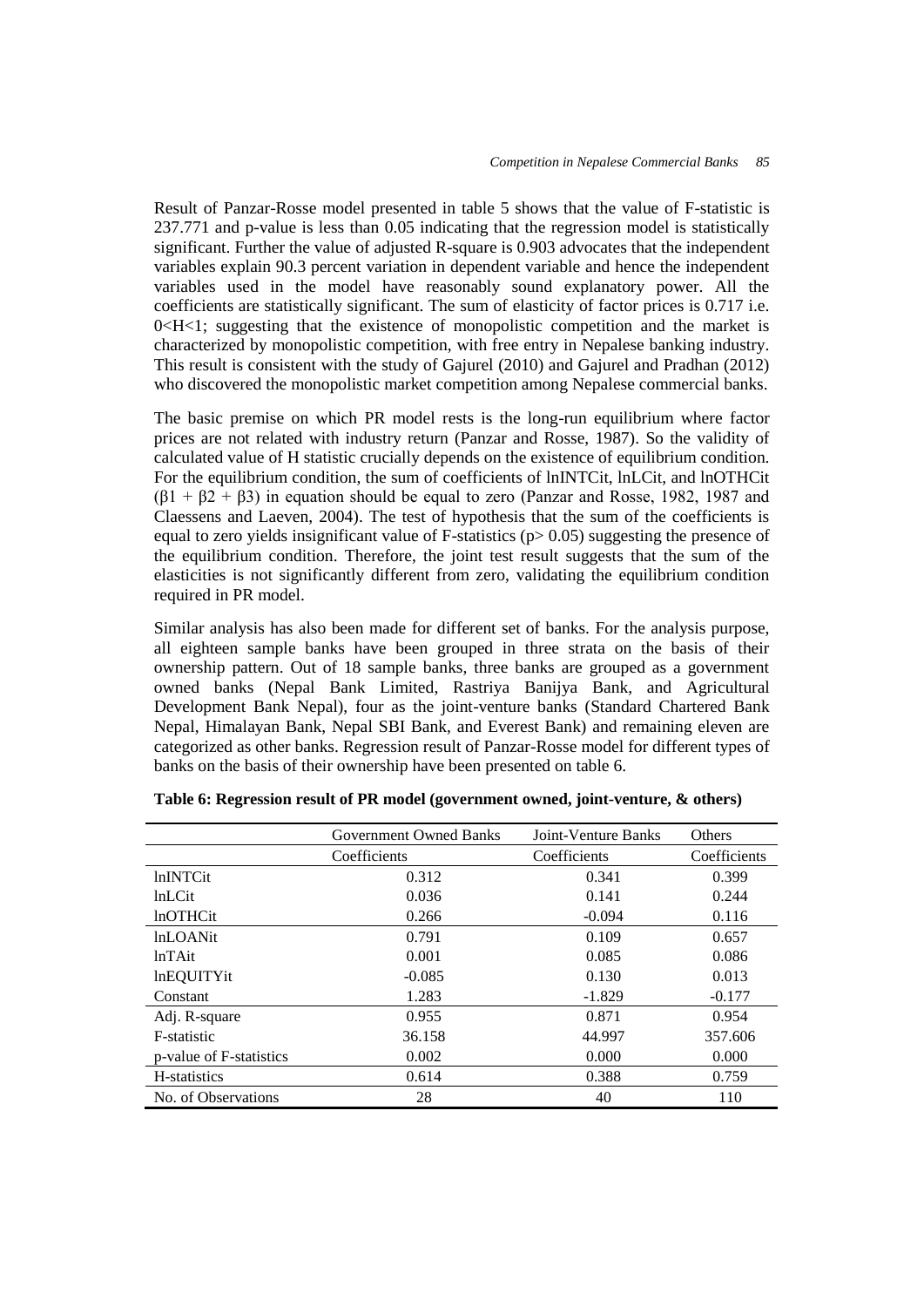Table 6 demonstrates the result of regression equation under Panzar-Rosse model for government owned banks, joint-venture banks, and others. In total, this study covers 178 observations of 18 different sample banks which are categorized in three set of banks. First section of table 6 presents the result for government owned banks. There are three government owned banks for this study and contain only 28 observations. Though, the study is based on the data set of three government owned banks for 10 years period, Agricultural Development Bank was classified into commercial bank on 16th march, 2006. Therefore, the data after 2007 have only been considered for Agricultural Development Bank. Further, the value of F-statistic is 36.158 with p-value is less than 0.05 indicating that the model for government owned banks is significant and value of adjusted R-square is 0.955 indicating that the independent variables explain 95.5 percent variation in dependent variable. So, the regression model has reasonably sound explanatory power evident from adjusted R-square value. The sum of elasticities of factor prices is 0.614 i.e. higher than zero but less than one; suggesting that the market is characterized by monopolistic competition for government owned banks.

The result of regression model for joint-venture banks has been presented at the middle part of table 6. This study includes four joint-venture commercial banks for ten years of study period. Therefore, there are 40 observations under the study of joint-venture banks. Value of F-statistics is 44.997 and p-value is less than 0.05 which marked that the regression model is fit and statistically significant. In addition, adjusted R-square of 0.871 advocates that 87.1 percent variation in revenue of joint-venture banks are explained by explanatory variables included in the model. This also confirms the reasonably sound explanatory power of Panzar-Rosse model for the joint-venture banks. Finally, the sum of elasticities of factor prices is 0.388 i.e. higher than zero but less than one; suggested that the market has been characterized by monopolistic competition for joint-venture banks.

Last column of table 6 presents the result of regression equation for the banks other than government owned and joint-venture banks. This study covers 11 other banks which are neither government owned nor joint-venture for the period of 2005-2014. So, there are 110 observations in the case of these banks. The regression model for these banks is also statistically significant at 5 percent level of significance as the p-value of F-statistic is less than 0.05. In addition the model has reasonably sound explanatory power because the independent variables used in Panzar-Rosse model explain 95.4 percent variation in dependent variable (revenue of the banks). Further, the sum of elasticity of factor prices is 0.759 i.e. higher than zero but less than one; suggesting that the market for other banks is characterized by the monopolistic competition.

The comparison of the sum of elasticities of factor prices under Panzar-Rosse model or H-statistics of government owned banks, joint-venture banks, and others reveled that, it is highest (H=0.759) for other banks. It suggests that the banks other than government owned and joint-venture banks have been facing highest degree of competition in Nepalese banking. In contrast, joint-venture banks have lowest value of H-statistics among others (H=0.388) suggesting that they face least degree of competition in Nepalese banking as comparison to all other banks operated in Nepal. The value of Hstatistics for government owned banks lies in between joint-venture banks and others suggesting that government owned banks face higher degree of competition as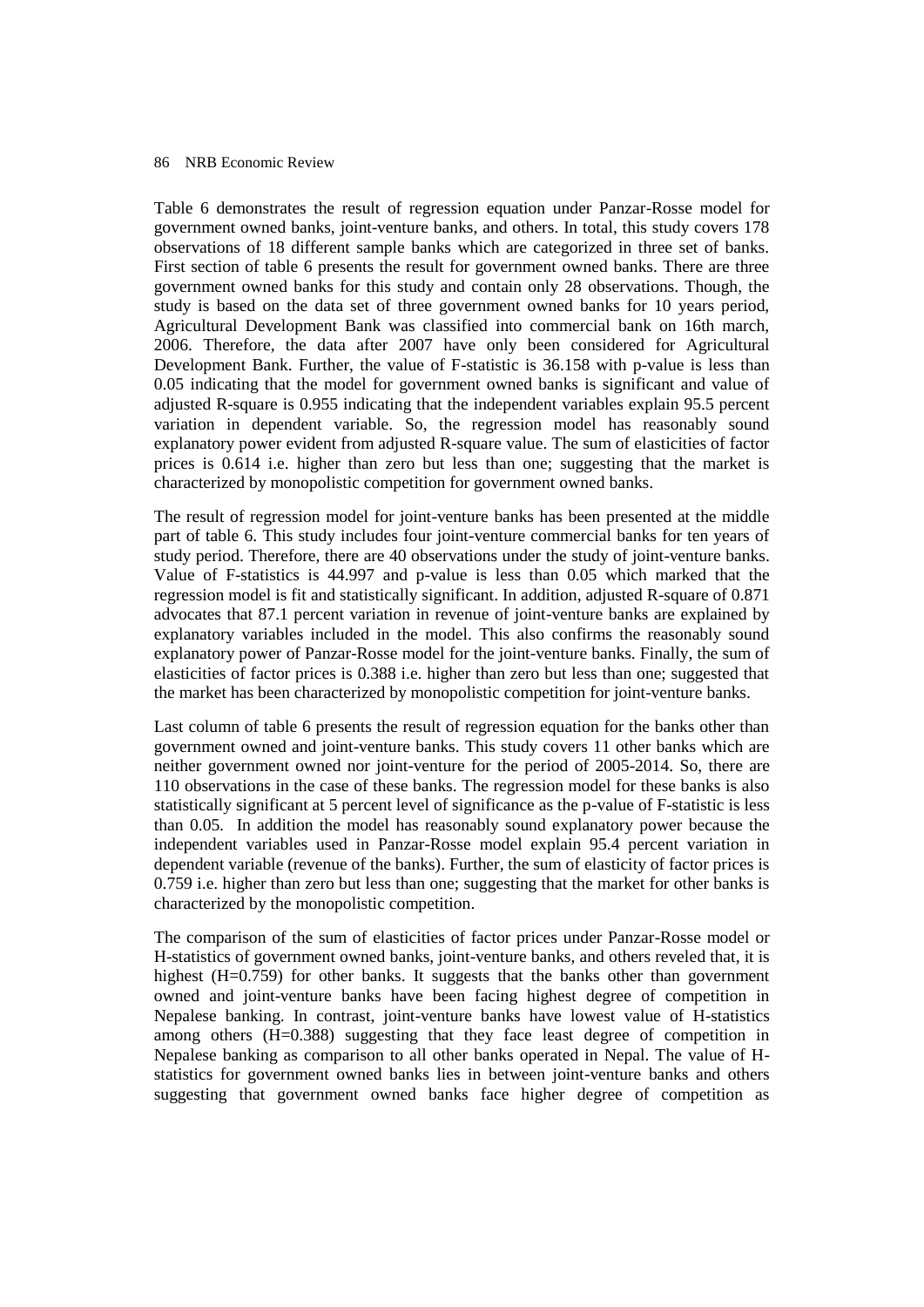comparison to the joint-venture banks but lower level of competition as comparison to the others. This result is contradict with the findings of Neupane (2014) which showed that the government owned banks faced lowest degree of competition, others faced highest degree of competition and joint-venture banks was in between them when the data were taken for the same banks during the period of 2003-2013.

The values of H-statistics for three set of banks (government owned, joint venture and others) presented in table-6 are different but they lies in between 0 and 1. It suggests that the degree of competition among three set of Nepalese commercial banks slightly vary but overall market structure of all set of banks is characterized by monopolistic competition.

## **IV. CONCLUSION**

The result of this study shows that the market structure of Nepalese commercial banks is characterized by the monopolistic competition. Monopolistic competition is a type of imperfect competition such that many firms sell products that are differentiated from one another and hence are not perfect substitutes. In this context, NRB should initiate more effective and appropriate instruments to achieve its key objectives of ensuring financial stability and creating fair competition in Nepalese banking.

Further, it is observed that the banks other than government owned and joint-venture banks have been facing highest degree of competition, joint-venture commercial banks face lowest degree of competition and the government owned banks lies in between them in terms of degree of competition faced by the Nepalese commercial banks. This result again suggests that NRB can implement distinct regulatory and supervisory instruments for different types of banks. Finally, the study suggests that the degree of competition slightly vary among three set of commercial banks but overall banking market structure is characterized by monopolistic competition.

#### **REFERENCES**

- Alegria, C. & K. Schaeck. 2006. "On Measuring Concentration in Banking Systems." *SSRN Electronic Journal*, 1–7.
- Allen, F. & D. Gale. 2004. "Competition and Financial Stability." *Journal of Money, Credit, and Banking*, 36(3)(2): 453-480
- Athanasoglou, Panayiotis P., Brissimis, Sophocles N., & Delis, D. Matthaios. 2008. "Bank-Specific, Industry-Specific and Macroeconomic Determinants of Bank Profitability." *Journal of International Financial Markets, Institutions and Money.* 18: 121-136.
- Bain, J.S. 1951. "Relation of Profit Rate to Industry Concentration: American Manufacturing, 1936-1940." *The Quarterly Journal of Economics.* 65(3): 293-324
- Beck, T.H.L., De Jonghe, O.G., & G. Schepens. 2010. "Bank Competition and Stability: Reconciling Conflicting Empirical Evidence." Available at *SSRN: http://ssrn.com/abstract=1711165.*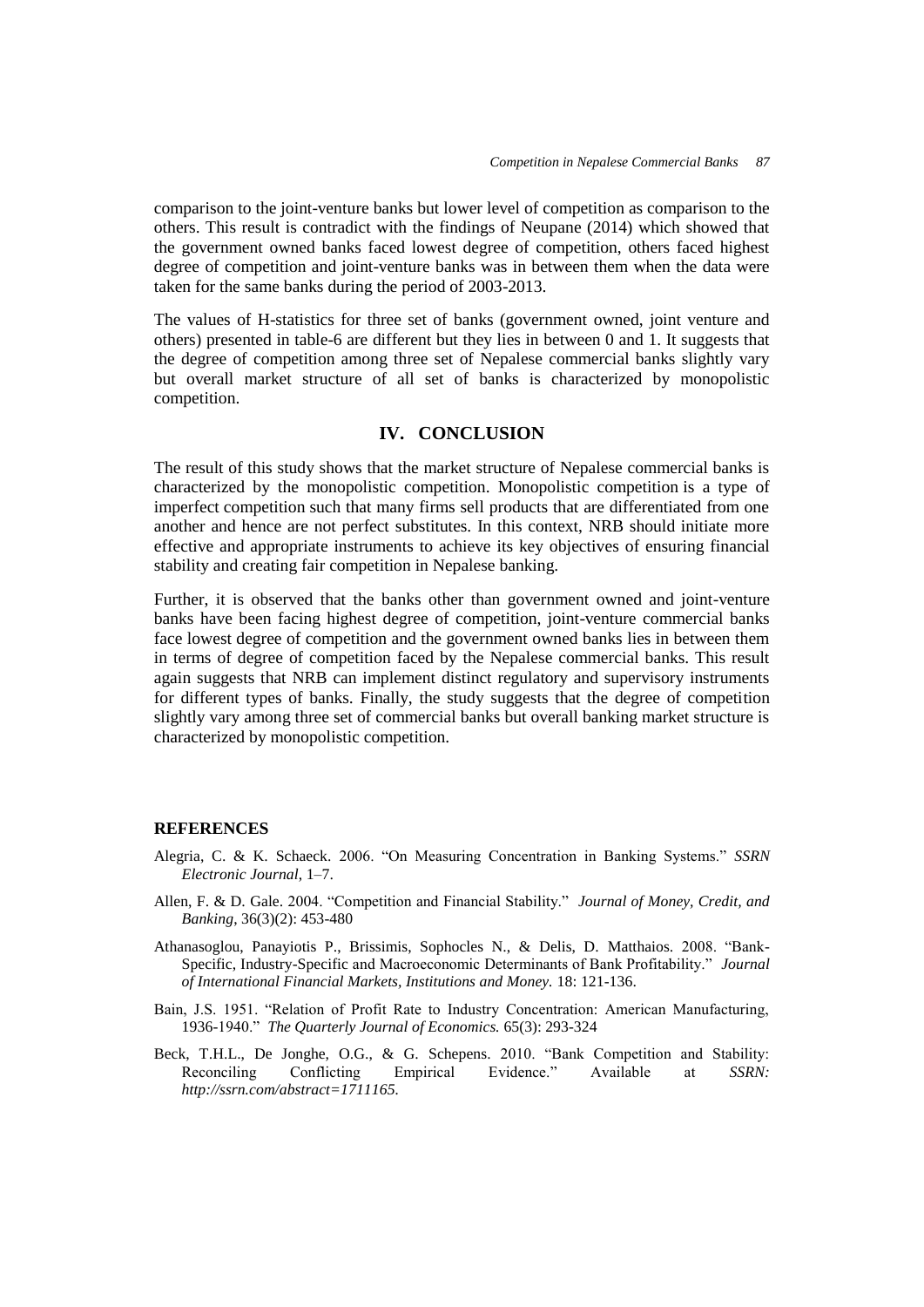- Berger, A. & T. Hannan. 1993. "Using Efficiency Measures to Distinguish Among Alternative Explanations of the Structure Performance Relationship." *Federal Reserve Board, Washington DC Working Paper.*
- Bikker, J. A. & K. Haaf. 2002. "Competition, Concentration and their Relationship: An Empirical Analysis of the Banking Industry." *Journal of Banking and Finance.* 26: 2191-2214.
- Bikker, J. and J. Groeneveld. 2000. "Competition and Concentration in the EU Banking Industry". *Kredit und Kapital*, 33: 62–98.
- Bikker, J.A. & J. Bos. 2005. "Trends in competition and profitability in the banking industry: A Basic Framework." *SUERF-The European Money and FinanceForum.* 2005(2).
- Bikker, L., L. Spierdijk & P. Finnie. 2007. "Misspecificaiton of Panzar-Rosse Model: Assessing Competition in Banking Industry." *De Nederlandsche Bank Working Paper* No. 114.
- Bobakova, I.V. 2003. "Raising the Profitability of Commercial Banks." *BIATEC* XI: 21-25. (http://www.nbs.sk/BIATEC/BIA04\_03/21\_25.PDF).
- Boyd, J.H., De Nicoló, G., & A.M. Jalal. 2006. "Bank Risk-Taking And Competition Revisited: New Theory and New Evidence." *IMF Working Paper*: 06/297.
- Boyd, John H., Nicolò, G. D. & Jalal, M. Abu. 2009. "Bank Competition, Risk and Asset Allocations." *IMF Working Paper*, WP/09/143
- Casu, B. & C. Girardone. 2006. "Bank competition, concentration and efficiency in the Single European Market." *The Manchester School* 74(4): 441-468.
- Cetorelli, N. 2001. "Competition among banks: Good or bad?" .*Economic Perspectives*, Federal Reserve Bank of Chicago, 2Q/2001.
- Claessens, S. & L. Laeven. 2004. "What drives bank competition? Some international evidence." *Journal of Money, Credit, and Banking* 36: 563–584.
- De Bandt, O. and E. Davis. 2000, "Competition, contestability and market structure in European banking sectors on the eve of EMU." *Journal of Banking and Finance* 24: 1045–1066.
- Gajurel, D. P. & R.S. Pradhan. 2012. "Concentration and Competition in Nepalese Banking." *Journal of Business, Economics & Finance.* 1(1).
- Gajurel, D. P. 2010. "Market Structure, Efficiency and Performance of Nepalese Banking Industry." *Unpublished M. Phil. Dissertationn*, T.U. Faculty of Management, M. Phil. Program.
- Gajurel, D.P. & R.S. Pradhan. 2010. "Structure Performance Relationship in Nepalese Banking Industry." *2010 International Conference on Economics, Business and Management IPEDR.* 2 (2011). IAC S IT Press, Manila, Philippines
- Goddard, J., P. Molyneux & J. Wilson. 2001. "European Banking: Efficiency, Technology and Growth." *London: Wiley*.
- Herfindahl, O. C. 1950. "Concentration in the U.S. Steel Industry." *Unpublished Doctoral Dissertation.* Columbia University.
- Hoggarth G., Milne, A. & G. Wood. 1998. "Alternative routes to banking stability: a comparison of UK and German banking systems." *Financial Stability Review* 5: 55- 68.